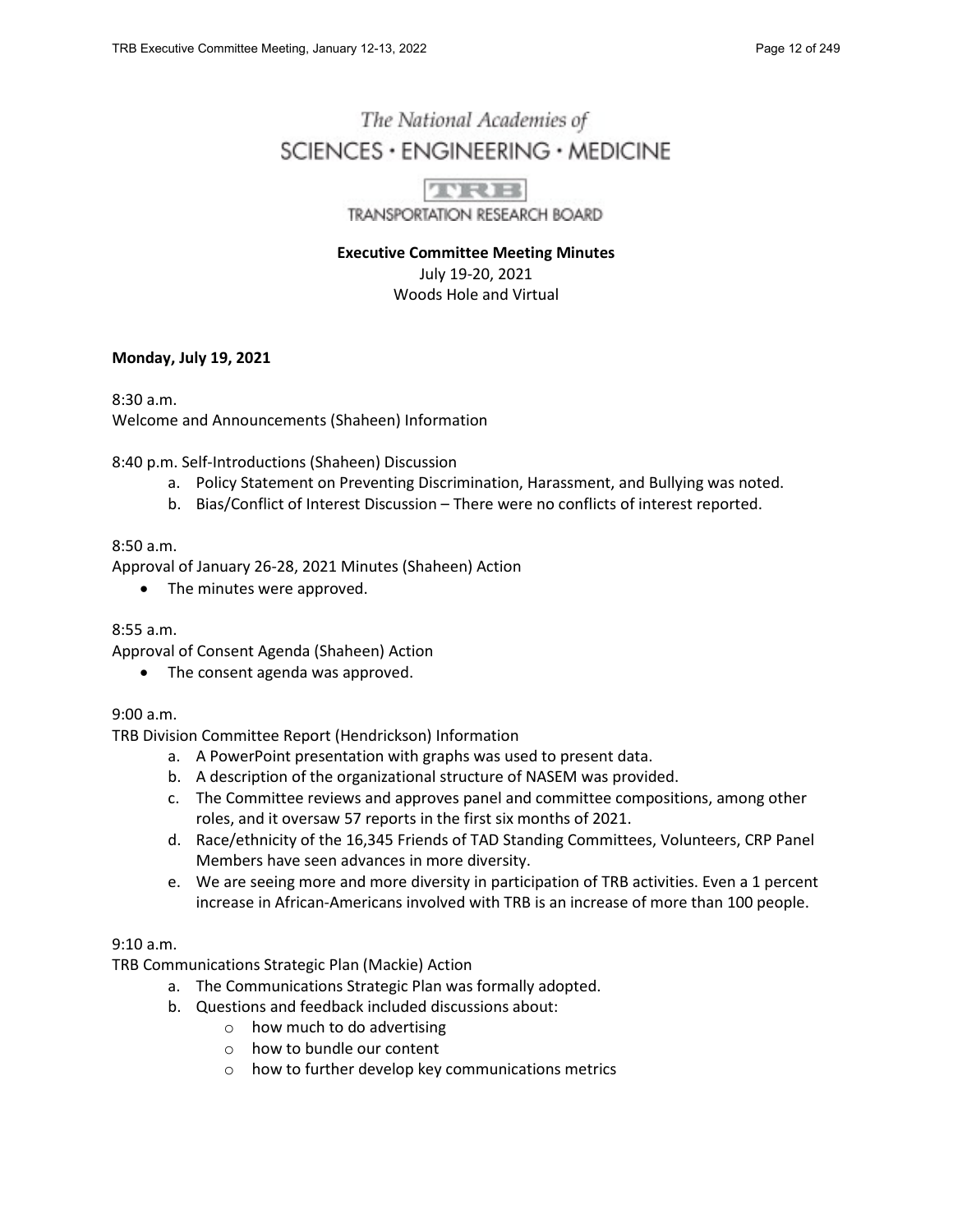- $\circ$  how to get more transportation information out through the NRC/Academies' channels
- o how to use the Executive Committee as true communications partners and find out how they are using TRB products and communicating TRB on social media
- o how to incorporate more content sharing partnerships
- o how to use AASHTO and APTA better in communications partnership
- o how to incorporate the developing TRB value proposition into communications
- o how to further leverage impacts, and
- o how to even further curate information for our audiences.

## 9:40 a.m.

Executive Director's Report (Pedersen) Information

- a. We are moving to a "new normal" through COVID, including this being the largest in-person meeting since March 2020.
- b. The return to NASEM's offices is planned for October 4.
- c. We are preparing for an in-person TRB Annual Meeting in 2022.
- d. There is a tremendous amount of work going on by the Academies and TRB on President Biden's four priorities: COVID-10, economic recovery, climate change, and equity.
- e. Critical Issues equity addendum has been released and we are working on the next full edition of Critical issues.
- f. The National Research Council adopted a new strategic plan in February.
- g. The latest status of federal transportation funding was reported.
- h. The TRB financial status report was described.
- i. Transitions were detailed, including Cindy Baker's retirement this month.
- j. Thanks were given to the Executive Committee through a challenging time.
- k. A question was asked about how much the Annual Meeting represents out of TRB's revenues: it's about \$6 million out of \$16 to \$17 million.

10:00 a.m.

Break

# 10:15 a.m.

Signing of MOU with Latinos in Transit (Pedersen) Action

• A new MOU with Latinos in Transit was signed virtually by Neil Pedersen and Alva Carrasco, President of Latinos in Transit.

## 10:20 a.m.

Development of New TRB Strategic Plan (Turnbull) Discussion

- a. The NRC Strategic Plan was adopted in February. The current TRB plan was adopted in 2019.
- b. The current TRB and NRC missions and visions were reviewed and so was the proposed TRB language. Feedback was offered and included within the proposed language.
- c. The proposal regarding TRB's values is to adopt the NRC's values: objectivity, rigor, integrity, inclusivity, truth. One comment was that the NRC's values are devoid of humanity and the climate. The NRC's values are still evolving and these could still be updated.
- d. As TRB looks into the future, our Guiding Principles were reviewed, and they include:
	- a. adhere to the Academies' high standards
	- b. leverage the Academies
	- c. facilitate research in practice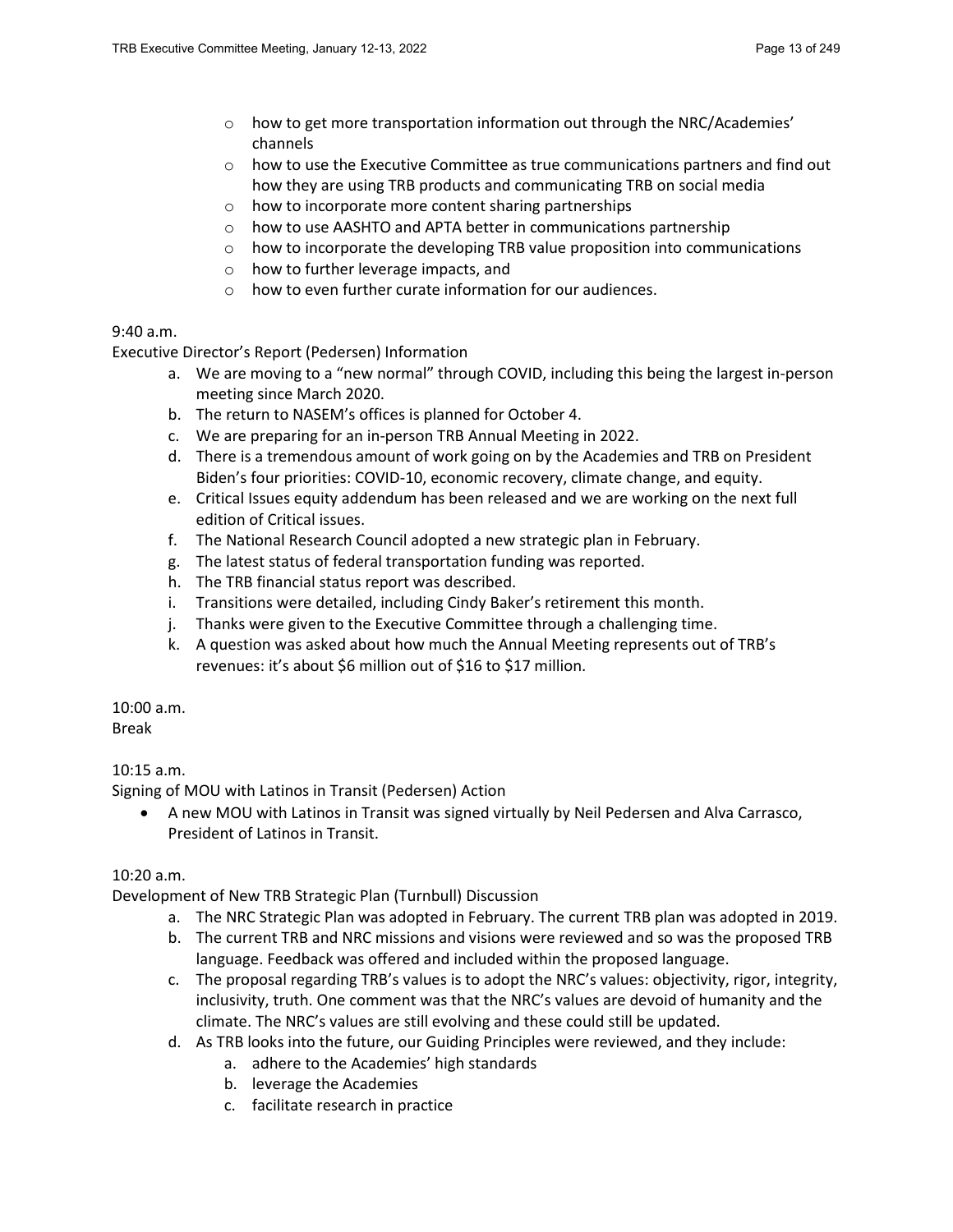- d. benefit from multi-disciplinary perspectives
- e. provide useful products and growth opportunities, and evaluate and improve, and
- f. leverage and develop diversity.
- g. Comments were made to make implementation and communications more explicit, to include more about people and communities, and that some of the items sound more like goals than guiding principles.
- e. The current TRB and NRC goals were reviewed, as well as TRB's proposed language regarding resilience and sustainability in an ever-changing world. The language includes preparing decision makers, expanding TRB's impact, and assuring for TRB's creativity, resilience, and sustainability. Many comments were made about the language with several specific suggestions for language change.

#### 11 a.m.

Biden Administration Priorities (Hampshire, Cliff, Pollack, Mims) Presentations and Discussion

- a. Robert Hampshire of U.S. DOT detailed the strategic pillars of the Biden Administration and how the DOT is aligning its own practice with those strategic goals. Among those pillars are safety, building equity into transportation, decarbonizing the country by 2050, and being excellent at delivering service. He discussed efforts by the DOT, including low-carbon fuels and fuel cell and battery work.
- b. Steven Cliff of NHTSA is launching a Safe System Approach that builds in equity, engineering, education, enforcement, and emergency medical services. NHTSA works on fuel economy and is revising standards, per the Biden Administration. American Jobs Plan has a lot of focus on zero-emission transportation, CAFÉ standards, and opening 500,000 new electric vehicle stations across the nation. NHTSA is taking an increased role on the safety of autonomous vehicles and technologies. For example, serious crashes must be reported to NHTSA within a day.
- c. Stephanie Pollack of FHWA notes that 1 in 3 fatalities is outside the car (pedestrians and bicyclists). Areas to work with TRB include developing equity metrics and baselines, figuring out how to do outreach with communities, and understanding equitable road pricing. Climate goals include establishment of methodologies for measuring GHG emissions (which have been flat for a long time) at state, regional, and project levels. Electric vehicle charging stations are needed along the national highway system. Resiliency is as much about precipitation and storms and heat for bridges and infrastructure as it is about sea-level rise, so we need best practices for this. Complete streets that are designed safely and feel safe cut across goals like economic strength and equity. Other issues include understanding post-COVID travel demand, automated enforcement and whether that can be more equitable, and improving methodologies for establishing and enforcing safe speed limits.
- d. Bradley Mims of FAA reported that his leadership team is aggressive and progressive. The FAA has provided \$20 billion to keep airports up and running during the pandemic. More than 1,500 (\$3.2 billion) in Airport Improvement Program grants are being awarded, with many of them focused on equity and recruitment of a diverse workforce. In terms of climate goals, there is \$100 million going to making aircraft cleaner and quieter, research on sustainable aviation fuels, and more efficient air traffic operations.

12:15 p.m. Lunch

1:35 p.m.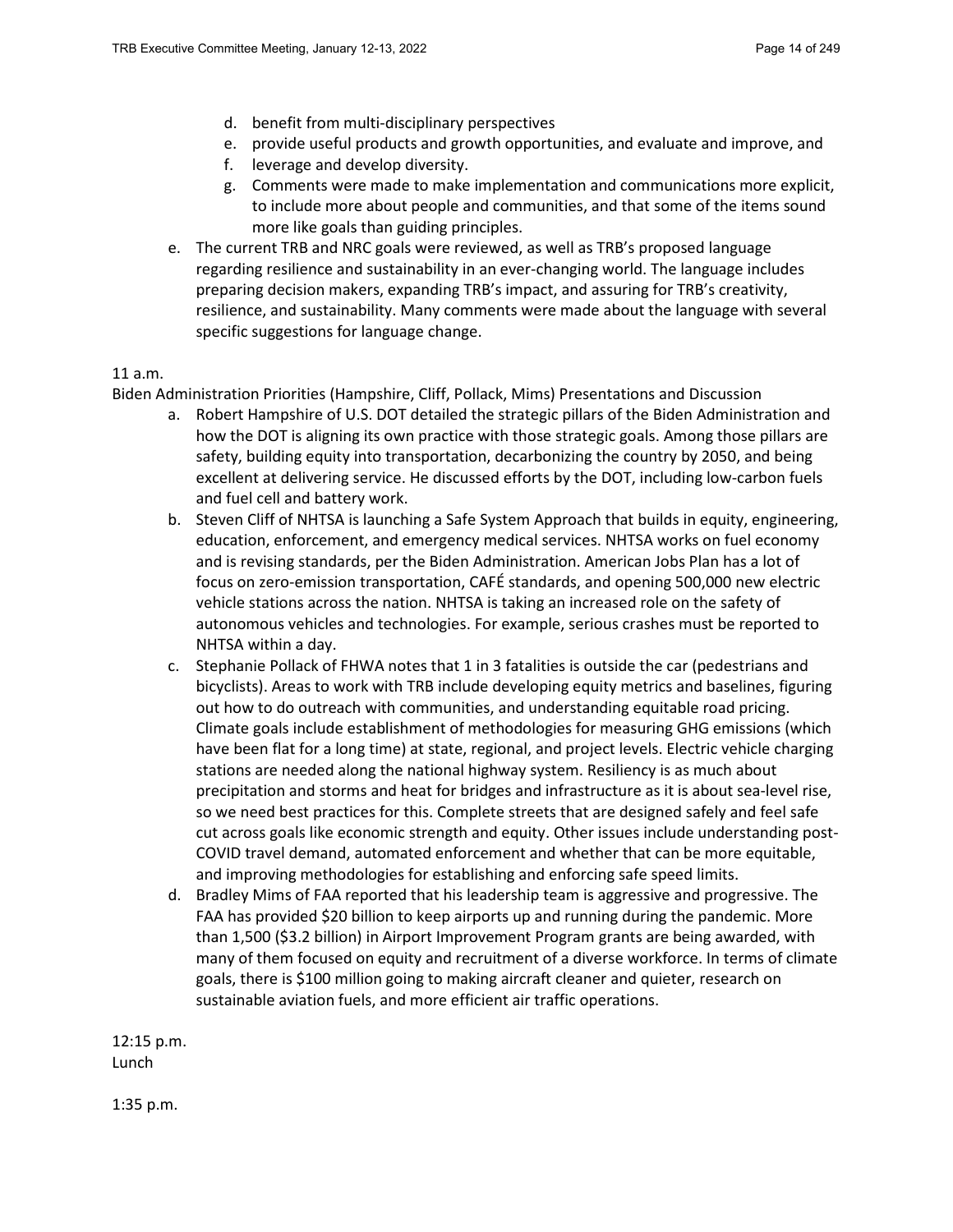## Policy Session on Racial Equity (Ford) Information

- a. Laura Castillo-Page is in charge of DEI at the Academies. Infrastructure, capacity, culture, hiring and advancement, a DEI lens, policies and practices, and increased accountability through communications and data transparency are among the areas she's investigating. She is currently listening to leaders and will give Governing Board feedback and get staff and volunteer feedback.
- b. Carol Lewis reported on TRB's DEI initiatives, including identifying practices and primers for committees and panels, a new Blue Ribbon Award for Diversity, engaging with other transportation organizations, ways to make specialty conferences more inclusive, identifying resources and removing barriers for TRB staff, ensuring DEI in TRB's work, and improving data and communications to support all of this.
- c. Karen Febey reported on the Minority Student Fellows Program, which is approximately half funded by FHWA. This past year we received about \$12,000, which was the most donations ever in the 12 years of the program's history. Many efforts are underway to support the upcoming year of the program. Separately, of the 178 Standing Technical Committees, there are 8 that have a DEI focus. The Annual Meeting has a focus on equity, there are upcoming specialty conferences regarding DEI, and there are several TRB blogs, podcast episodes, and webinars focused on equity. There are also many publications on the topic, including a recent TR News issue devoted to the topic and special collections in TRR.
- d. Tierra Bills of Wayne State University discussed "transportation inequity," which is related to the growing extreme income inequality and the approximately 1 million people in Black communities displaced in the mid-century by interstates and urban renewal programs without proper compensation. She discussed her work on how unrecognized biases in data collection affect modeling and decision making. There are dynamics that are not caught in traditional travel demand models.
- e. Dorval Carter of CTA Chicago said that all of us would love to give free rides but we don't have the funding to do it, and the politics of leaders is also not always in line with the will of the public. To deal with those dynamics, a good spot to focus is on partnerships and community impact. Also, APTA announced that he is being selected as Transit Manager of the Year.
- f. Andrea D'Amato of Massachusetts DOT attended and secured the next speakers.
	- a. Liz Williams of the Massachusetts DOT Office of Transportation Planning is working with a group of data indicators for equity issues, especially for access to destinations. Transportation is important for what it does, not what it is. The DOT participates in the University of Minnesota Accessibility Observatory, which can detail levels of accessibility. Mass DOT adapted the data site for its own use and it is available to all.
	- b. Betsy Harvey is the transportation equity manager of the Boston MPO and discussed how she interacts with everyone across the entire agency and how equity is handled in the decision-making cycle.
- g. Robert Hampshire of U.S. DOT offered his initial feedback about this Policy Session. He discussed partnerships for building a robust science network and sharing knowledge and evidence-based decisions.

# 3:15 p.m.

Consensus Study on Equity Metrics (Menzies) Discussion

a. There was a brief discussion on how to do research that assesses equity impacts of surface transportation funding programs.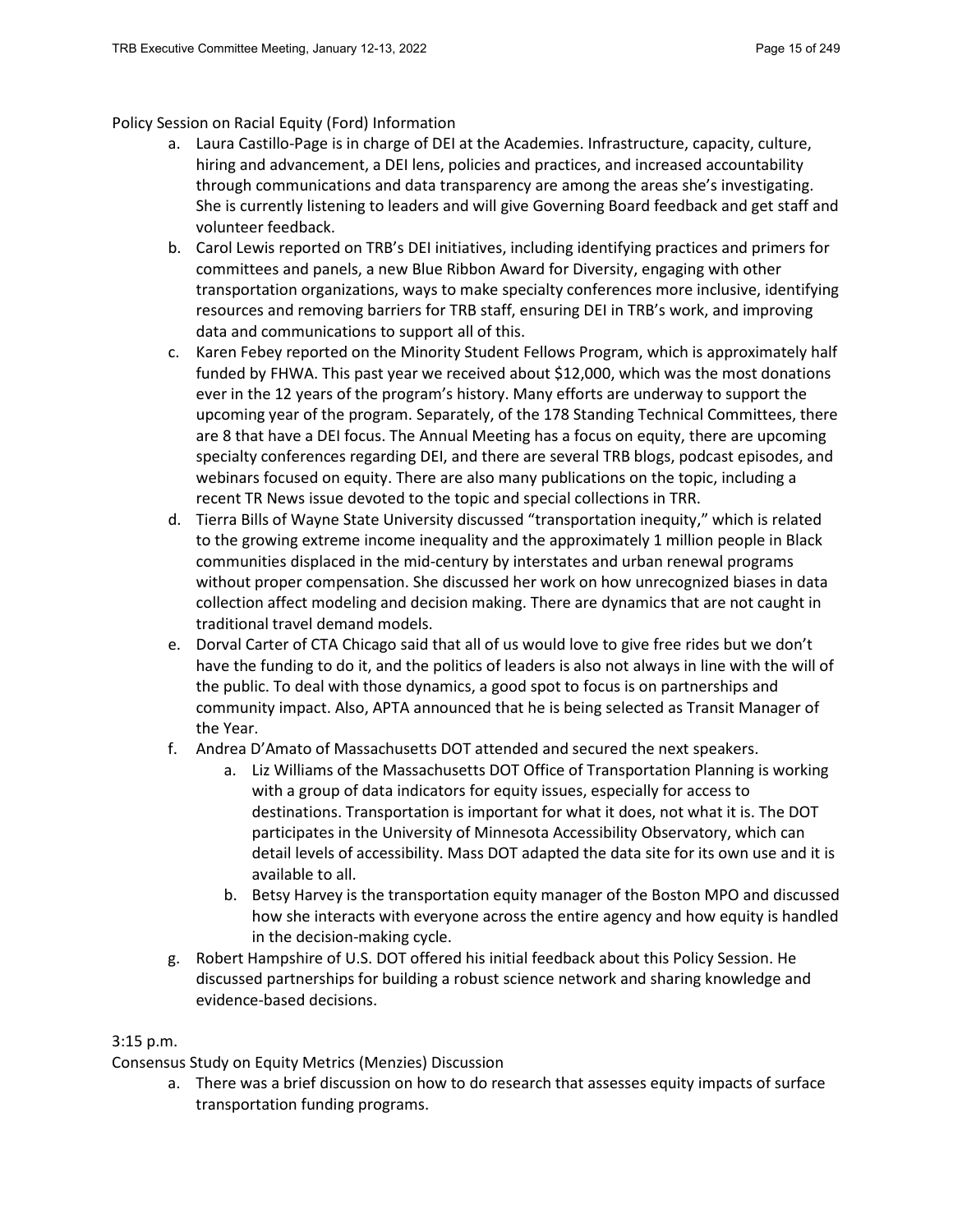3:20 p.m. Break

## 3:30 p.m.

Plenary Discussion on Equity in Transportation (All) Discussion

- a. It was asked whether we have an equity assessment of all our agencies. It's difficult to know where to go for different needs even within individual agencies. Should we all have equity assessment coordinators, or equity managers like the Boston MPO?
- b. The transportation workforce could see a loss of young women and women of color, which would hurt equity goals.
- c. We still don't know the exact balance of using big data and being satisfied with the amount of data we already have collected, and also the amount of data to collect from actually being out in the field talking to people and communities.
- d. Sometimes we overthink transportation infrastructure and just need to talk to the communities. Missouri engages a community for three years and South Carolina has a massive highway project that includes a 10-year community engagement process.
- e. The auto industry has to understand consumer demand and what they might be interested in in the future. There could be consumer choice models that could be further developed.
- f. We all have an opportunity to share best practices ad make a big difference on equity.
- g. A lot of the numbers we work with (such as VMT) have inherent bias baked into them, and it seems TRB could work on better measures that can reduce or remove inherent biases.
- h. Gentrification is a big concern when you're making any transportation investment.
- i. The dynamics with community outreach are very often the same voices showing up: white, wealthy, older.

#### 5:10 p.m.

Concluding Remarks and Logistics (Pedersen)

• Neil Pedersen thanked the panelists for their thought provoking presentations and the committee for a rich discussion about issues related to transportation equity.

5:15 p.m. Break

5:30 p.m. Reception and Dinner

## **Tuesday, July 20, 2021**

8:30 a.m.

Policy Session Follow-up Session (Shaheen) Information

- a. Any approach to measurement needs to take into account human geospatial issues, such as gerrymandering.
- b. Vacation, recreational, leisure transportation is also very important.
- c. We need to find ways to bake in equity, and issues like broadband access, before we plan the transportation routes.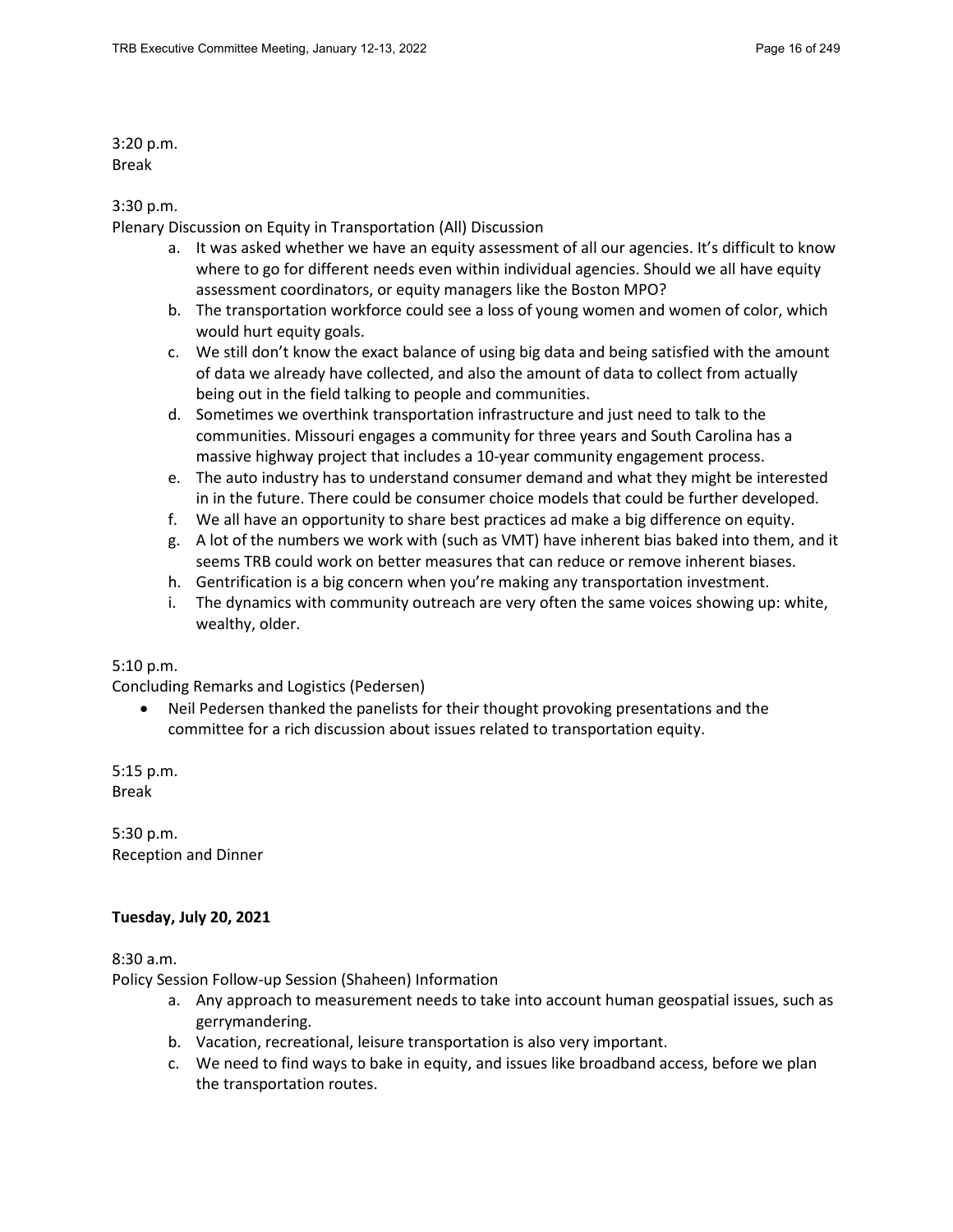- d. CRP studies could engage more with people in the research process, and create a movement of participatory research. CRP could create levels of participatory research and make it easy for the PIs to measure the levels of participatory research within each study. They do often include focus groups and surveys, but true participatory research is engaging with communities from the beginning. Perhaps tackling the barriers to participatory research could be a first step.
- e. Transit is the backbone of all the systems, and helps equity and climate, but we don't know what it looks like after the pandemic.

## 9 a.m.

January 2022 Policy Session (Houston) Information

a. The January session will be on decarbonization. Speakers will be identified.

#### 9:05 a.m.

Technical Activities Update (Grimes/Brach) Information

- a. There is a lot of focus on diversifying the content streams, including a growing influence for TRR and its 250-person editorial board. TRR is now the #1 transportation journal for policy and patents.
- b. The TRB Annual Meeting will be in person in 2022 and will be focused on Innovation.
- c. The committees were recently restructured after decades of staying the same. The next step is to restructure staff so they are working more on their projects and less on processes.
- d. Anne-Strauss Wieder has been selected as the Deen Lecturer for 2022.

#### 9:20 a.m.

Next Critical Issues in Transportation (Turnbull/Pedersen) Discussion

- a. The last document was released at the 2019 Annual Meeting and discussed 12 topics and 63 issues. It guides TRB's focus for research.
- b. COVID and Racial Equity addendums have since been released.
- c. Transportation decarbonization seems like the most important potential issue.
- d. The future of cities, in terms of the "new normal" and "next normal," is a big issue that captures all the issues into a broader umbrella. We're at a point in time where we need to elevate the top issues such as safety, equity, and climate. We should organize these top issues and all their nuances.

9:55 a.m. Break

#### 10:15 a.m.

CRP Update (Hedges) Information

- a. The CRP Program has progressed a lot towards digital instead of paper-based during the pandemic, with a lot of help from TRB communications products and the APTA partnership, Impacts on Practice reports, and many other ways to disseminate materials.
- b. Much of the NCHRP research feeds into AASHTO manuals and materials.
- c. We are trying to make CEOs aware of research products, so that implementation will be funded.
- d. We showcase results in our annual reports.

10:35 a.m.